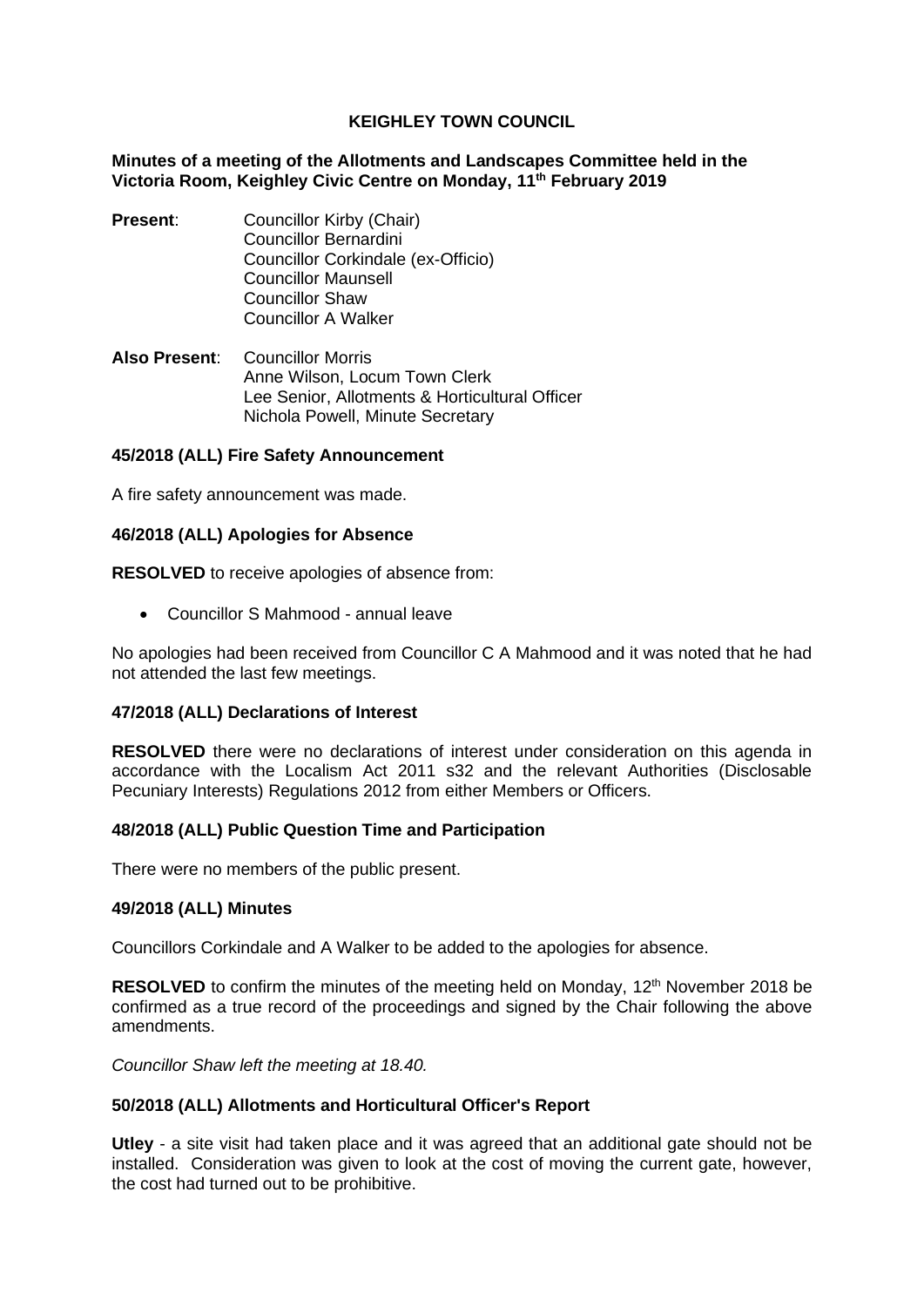**Miscellaneous** - members agreed when the renewal letters were issued it would include information regarding allotments where animals could be kept and details about the Best Kept Allotment competition together with the judging dates.

Members received the report from the Allotments and Horticultural Officer.

## **51/2018 (ALL) Allotments and Landscapes Matters**

51.1 The Locum Town Clerk informed members she had received 3 quotations for the cost of dog bins for the Guardhouse Allotments. The prices quoted did not include installation as that would be undertaken by Keighley Town Council.

Members agreed to purchase 7 x pole mounted dog bins from Glasdon at a cost of £103.82 plus VAT, 6 x "Please keep your dogs on their leads" signs at a cost of £8.06 each and 6 x "Please clear up after your dog" signs at a cost of £3.23 each.

Discussions took place regarding the emptying of the bins and it was agreed in principle that the Locum Town Clerk would contact Bradford MDC to make enquiries regarding a contract for emptying the dog bins.

**RESOLVED** that the Allotments & Landscapes Committee gave authority to the Locum Town Clerk to arrange a contract for the dog bins to be emptied.

- 51.2 The Allotments and Landscapes Manager, Chair, Locum Town Clerk and Caretaker/ Handyman had visited all allotments earlier in the day and all agreed it had been a very worthwhile exercise. Following discussions it was agreed that quarterly visits to all allotments would take place and allotment holders would be notified of the date of the visits.
- 51.3 The Chair said the land at Guardhouse Allotments could be used for the Food Poverty scheme and also Urban Meadows could utilise the space.

**RESOLVED** that the Locum Town Clerk and the Allotments & Landscapes Manager would liaise on the price of clearing the site up to a cost of £1,700.

51.4 Discussions took place regarding the provision of waste bins for Postman's Walk and the new Laycock layby.

**RESOLVED** that this request be sent to the Watch & Transport Committee as new bins came under their remit.

*Councillor Shaw re-entered the meeting at 19:00.*

51.5 The Allotments & Landscapes Manager said he did not arrange official dates for site visits but attended allotments when there were issues and he visited some sites more often than others.

**RESOLVED** that the Allotments & Landscapes Manager would visit allotments every 3 months, issue warning letters are necessary and revisit the allotment 14 days after the letter being issued.

# **52/2018 (ALL) Finance**

Members noted that there was currently £8,972 remaining in the budget.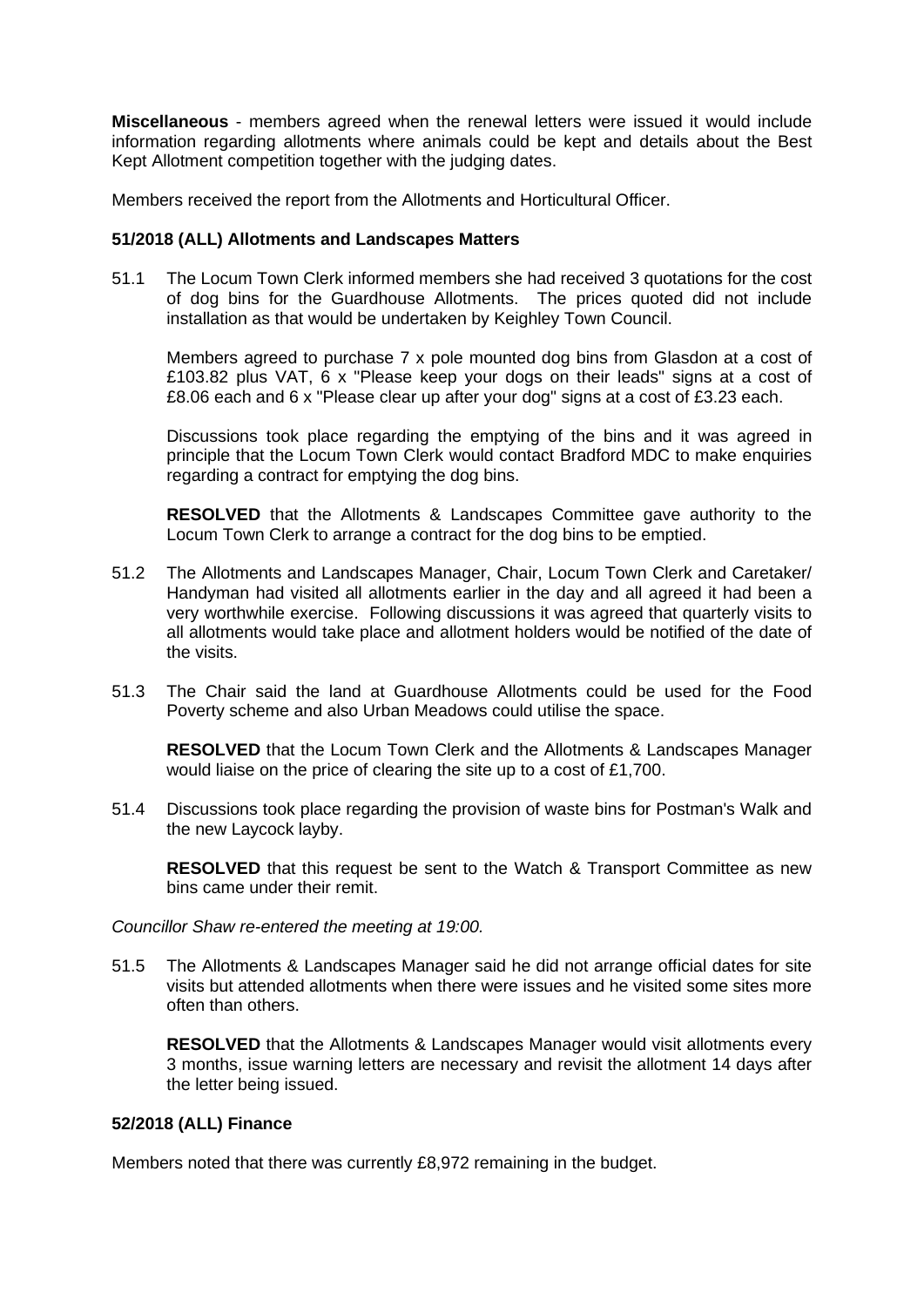# **53/2018 (ALL) Land matters around the Parish of Keighley**

- 53.1 **Hog Holes** following an action from the previous meeting the Allotment & Landscapes Manager had received a copy of the HM Land Registry and it stated that Bradford MDC were the current owners of the land.
- 53.2 **Holden Park** following an action from the previous meeting the Allotments & Landscapes Manager had received a copy of the HM Land Registry which stated the land was owned by Bradford MDC.

**RESOLVED** that the Locum Town Clerk would contact Bradford MDC regarding taking ownership of part of the land which could then be converted into allotments.

53.3 **Transfer of land by Barratts at North Dean Avenue** - the Locum Town Clerk informed members that she had contacted Barratts who informed her they had offered the land to BANDAG who had turned it down. The land had now been sold to a private company. She expressed her disappointment that Barratts had not contacted Keighley Town Council to see if they would have been interested in taking over the land.

# **54/2018 (ALL) Keighley Memorial Square**

- 54.1 **RESOLVED** that the Memorial Square would become an official alcohol free zone.
- 54.2 The Locum Town Clerk informed members she had spoken to the company who had provided the WW1 bench and they had agreed to meet with members to discuss providing bespoke benches. The benches owned by the Council would be replaced initially following which owners of the memorial benches would be contacted regarding making their benches bespoke. She also confirmed that there was £20,000 in the budget for 2019/20 for replacement benches.
- 54.3 Members discussed the consideration of installing a memorial stone in the Garden of Remembrance for Ian Dewhurst which would be in addition to the plaque which had been agreed at the last Town Council meeting.

**RECOMMENDATION** that the purchase of a memorial stone for Ian Dewhurst at a cost of £700 for the stone and carving be referred to the Finance & Audit Committee for their approval.

# **55/2018 (ALL) Matters to be tabled relevant to this Committee**

There were none.

# **56/2018 (ALL) Future Agenda Items**

• Memory Garden maintenance

# **57/2018 (ALL) Date of Next Committee Meeting**

Members noted that there was no further scheduled meeting of the Allotments & Landscapes Committee but if due to the nature of the business to be transacted and extraordinary meeting of the Committee is required then a meeting will be called.